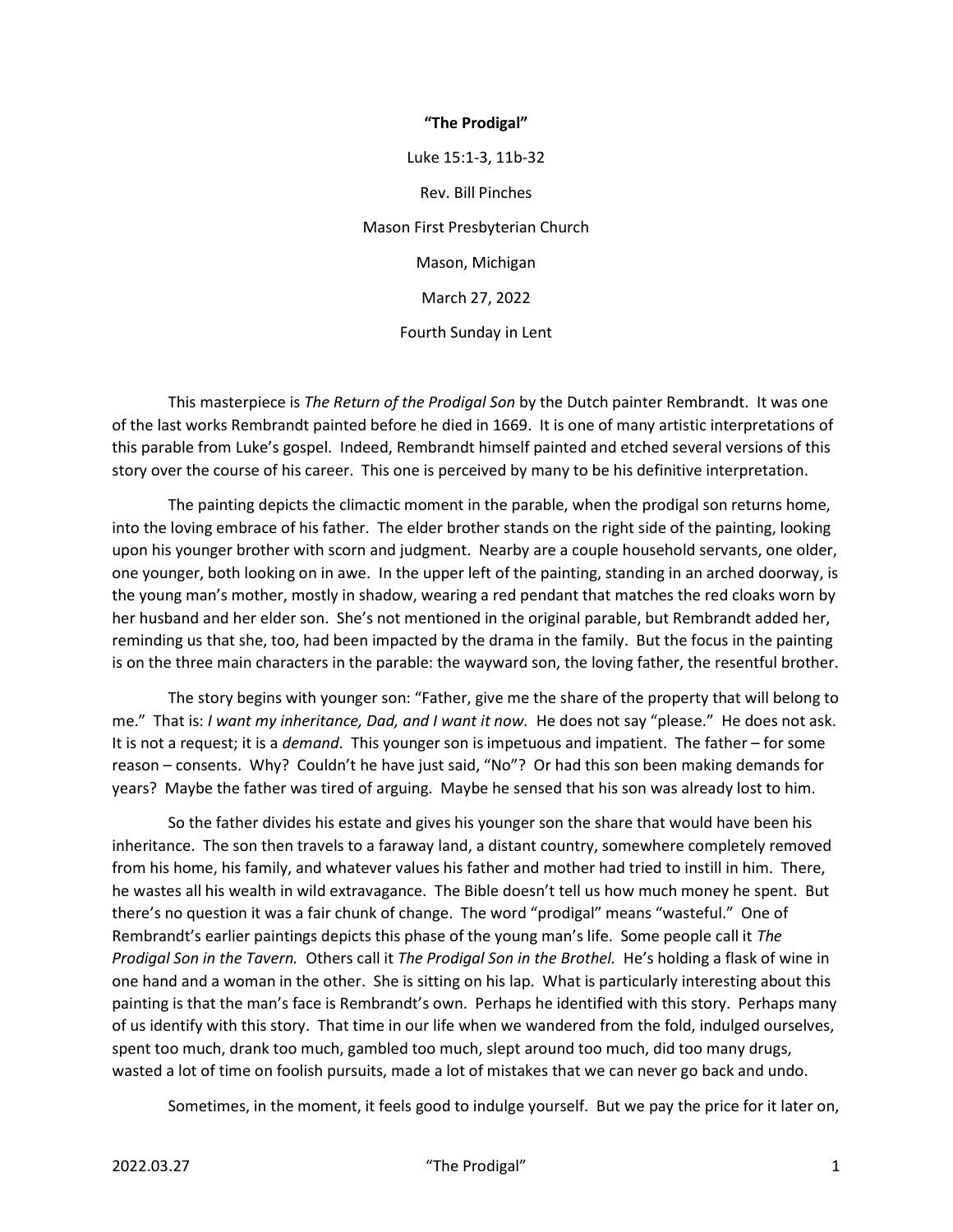when we take stock of everything we've lost, the relationships we've ruined, the vows we have broken, the values we have betrayed. This young man paid a price, a big price. He had used up his entire inheritance. There was no more coming to him – ever. Then a famine strikes the land. Now there's no food. No good jobs. No way to earn a decent living. He wakes up in the mornings … and he's hungry.

Desperate, he hires himself out to a landowner, who sends him out into the fields to feed the pigs. (This pen drawing is also by Rembrandt.) Of all creatures, pigs! Jesus told this story to a Jewish audience. According to the Law of Moses, pigs were "unclean" animals. Any Jew who touched a pig was considered impure. They were forbidden from taking part in religious ceremonies until they went through a process of purification. Assuming this young man was Jewish, every day when he fed the pigs that had been entrusted to him, he reinforced the reality that he was living a life that was far from God. He had not only squandered his inheritance and turned his back on his family; he also rejected his faith. Of course, he had already done that, by all the choices he had made, but it just kept getting worse.

He earns a few coins from his work, but it's not enough. He asks other people for help. No one offers him anything. He's so hungry he even thinks about eating the husks the pigs were chewing. Once he had been sitting in the lap of luxury. Now, he is barely scraping the bottom of the barrel.

Thankfully, God is still with us, still speaks to us, even when we have wandered far from God.

Something happens to the young man out there in those fields. Literally, the Greek says, "he came to himself." The person he had been all this time was not who he really was. When we wander away from God, when we turn our back on our family and our faith and our core values, that is not who we really are. We might think that we are experiencing some sort of "freedom;" we might think that we are "finding ourselves;" but often what we are doing is just becoming someone who we really aren't. This young man found himself, all right. He found himself when he was dirt poor, ravenously hungry, and stinking like swine. He looked at what he was doing, who he had become, and he realized: This is not who God made me to be. Even my father's servants – the ones who took care of me! – have better jobs, more money, and more food than I do. It's a remarkable realization, an epiphany of enormous magnitude. And he's right. The son realizes how far he's fallen. Sometimes we think our life is perfectly fine until there comes a painful moment when we suddenly realize: I have royally screwed this up.

Some people never reach that point. Sometimes people want their life to be dramatically different; sometimes people are willing to admit that they made some significant mistakes along the way; they can look back and point to decisions they made that they wish they had made differently but they don't experience the kind of heart change that this young man experienced. This young man was able to swallow his pride and let God work in his heart. This young man was willing to change.

He says: "I will get up and go to my father, and I will say to him, 'Father, I have sinned against heaven and before you; I am no longer worthy to be called your son; treat me like one of your hired hands.'" Look at his *integrity*. He doesn't blame other people for the things that have gone wrong in his life. He takes an honest assessment of his life, he sees his own sin, and he resolves to make it right.

This is called *repentance*. It's not just an acknowledgment of sin. It's a willingness to *change*.

"There will be more joy in heaven," Jesus says, "over one sinner who repents than over ninetynine righteous persons who need no repentance." Here's an example of one sinner who repents.